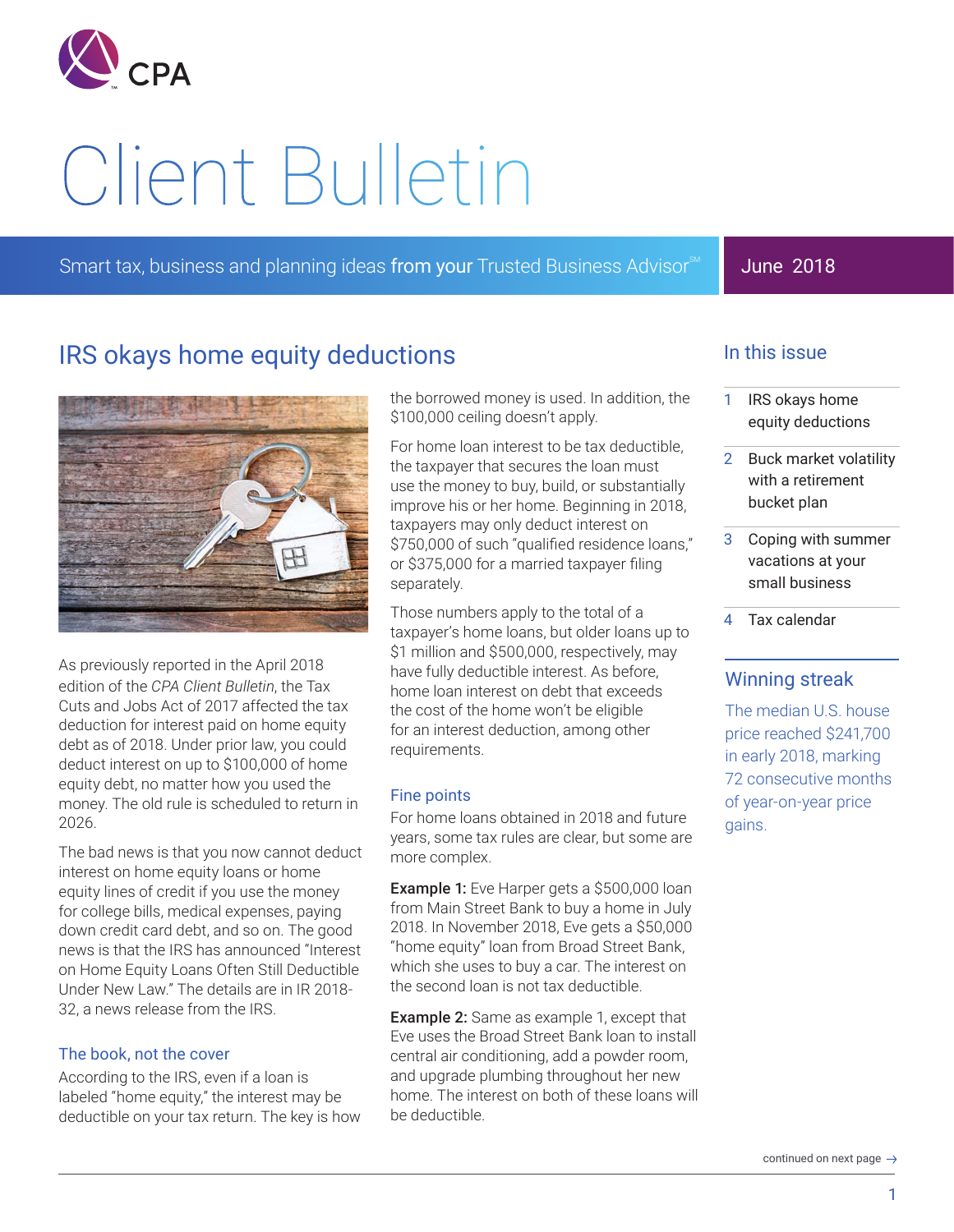#### Secured debt

- Home loan interest is deductible, up to the applicable limit, only if the obligation is a secured debt.
- You must sign an instrument, such as a mortgage, deed of trust, or land contract, that makes your ownership interest in a qualified home security for payment of the debt.
- A *qualified home* includes a house, condominium, mobile home, boat, or house trailer with sleeping, cooking, and toilet facilities that is your main home or second home.
- In case of default, the home used as security can satisfy the debt.
- This arrangement must be recorded or otherwise officially noted under the relevant state or local law.

The tax treatment of these examples may seem straightforward, but that's not always true.

Example 3: Same as example 1, except that the Broad Street Bank loan is used to make a down payment on a mountain cabin, where Eve plans to go for vacations. Interest on this \$50,000 loan is deductible because the total of both loans does not exceed \$750,000, and the \$50,000 loan is secured by the cabin. Indeed, Eve could get a loan up to \$250,000 (for a \$750,000 total of home loans) to buy the cabin and still deduct the interest, as long as this loan is secured by the cabin.

Example 4: Same as example 3, except that the Broad Street Bank loan is secured by Eve's main home, not by the cabin she's buying. Now, the Broad Street Bank loan would be considered home equity debt no matter how much was borrowed, and no interest on that loan could be deducted.

#### Over the limit

What would happen if Eve gets a \$500,000 loan in June to buy her main house and another \$500,000 loan in November to buy a vacation home? She would be over the \$750,000 debt limit for deducting interest on 2018 home loans, so only a percentage of the interest paid would be tax deductible.

The bottom line is that if you intend to use a home equity loan to buy, build, or substantially improve a home, you should be careful about how the debt is secured. Be prepared to show that the money really was used for qualified purposes.

Moreover, qualified home loans obtained on or before December 15, 2017, are grandfathered, with tax deductions allowed for interest up to \$1 million or \$500,000, as explained. Some questions remain, though, about how refinancing those grandfathered loans will affect the tax treatment. If you are considering refinancing a home loan that's now grandfathered, our office can provide the latest guidance on how your taxes might be affected.

# Buck market volatility with a retirement bucket plan

We have seen an increase in market volatility in early 2018. A steep pullback in stocks could be good news for working people who are building retirement funds, but those approaching or recently beginning retirement might be hurt.

Historically, stock market setbacks have proven to be buying opportunities for patient investors.

Example 1: Harry Walker was 50 years old in 2008, with most of his retirement savings invested in stock funds within his 401(k) account. Then, Harry's holdings dropped heavily.

Harry stayed the course and continued to buy stock funds as the Dow Jones

Industrial Average (DJIA) rebounded from a 2008 low around 7,500 to 10,000 in 2009, 11,000 in 2010, and so on. Therefore, Harry has built substantial wealth, with the DJIA around 24,000 as of this writing.

#### Vulnerable to volatility

Ten years later, Harry's situation is different.

Example 2: Harry is age 60 now, with \$1 million in his 401(k). He plans to retire at 62, but a stock market collapse could trigger a 40% drop, reducing his \$1 million 401(k) to \$600,000. Harry might have to postpone his retirement or reduce the amount he withdraws from a smaller portfolio. If Harry stops working, he

## Did you know?

In 2017, total U.S. household consumer debt reached \$13 trillion. Non-mortgage debt (car loans, student loans, credit cards, and so on) was reported by 71% of American workers. Only 31% of workers with non-mortgage debt were saving outside the workplace for retirement, compared with 69% of workers without non-mortgage debt.

*Source:* LIMRA Secure Retirement Institute.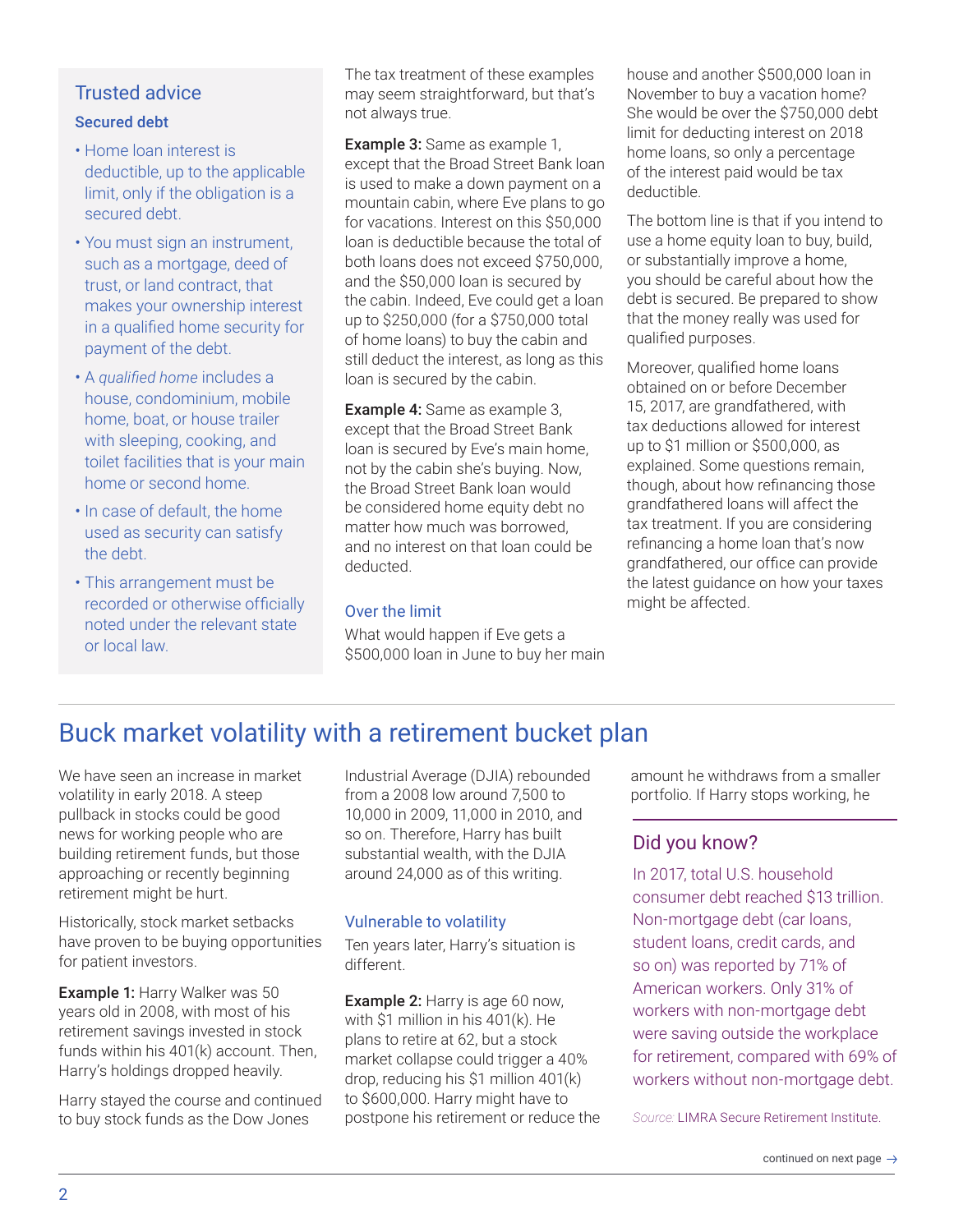may not be able to keep investing and profit again from any market rebound.

Harry could avoid this potential problem by moving his 401(k) account from stock funds into cash. However, yields on bank accounts and the like are extremely low. If Harry moves out of stocks at age 60, he'll avoid market risk but also reduce his opportunity for substantial investment growth going forward.

#### Going for the flow

Instead of moving 100% to cash, Harry could implement a so-called "bucket plan." These plans vary, but the key to success is to have a substantial cash bucket. Continuing our example, Harry Walker would figure out how much money he'll need for living expenses

each month from his portfolio after he stops working. Typically, a cash bucket will hold at least a year's worth of cash flow.

Example 3: Harry calculates that he'll need \$4,000 a month from his 401(k) or from an IRA after a rollover to maintain a desired lifestyle. If Harry needs to take \$4,000 a month from his retirement plan, he would hold at least \$48,000 in his cash bucket at the start of retirement with this strategy. From the cash bucket, Harry would arrange to have \$4,000 paid into his checking account each month, just as his paychecks from work were handled.

#### Regular refills

Setting up the cash bucket is just the beginning of a bucket plan. That

bucket must be replenished so cash can keep flowing.

One way to do this is to divide portfolio assets into two broad categories: fixed income (mainly bonds) and equities (mainly stocks). At regular intervals, money can flow from the fixed income bucket into the cash bucket and from the equities bucket into the fixed income bucket. This allows stocks to be held for the long term, which, historically, has been a winning investment strategy.

Other bucket plan strategies can be used. If this method appeals to you as a way to address possible market volatility, our office can go over your plan to illustrate how various portfolio assets can be delivered to you as aftertax cash flow.

## Coping with summer vacations at your small business

During the summer, it may be true that "the living is easy," as the old song goes. The midyear season, though, is often not so easy at small businesses because many employees are taking vacations. Total work hours often shrink and so may company productivity.

Spreading vacation time over the rest of the year might not be practical, especially if many of your workers have school-age children and desire family vacations during summer break. You may prefer to squeeze most vacations into the summer so the disruption is minimal the remainder of the year. Nevertheless, you probably won't welcome a warm weather slowdown, so it's best to take steps to keep things running at an acceptable pace.

#### Scheduling strategies

It's vital to create and maintain a visual schedule of who is taking time off and when. This might be created with a simple wall board or online. In a relatively small company, you could have your assistant keep up this schedule and show it to you every week or so. A larger firm could leave the schedule supervision to department or division heads, each of whom would track their workers.

However you decide to do it, you should have an easy way to see who will be away next week, the week after, and so on. If several people are scheduled for vacations during, say, the third week of July, you (or the manager who will be affected) might push forward some projects or delay them until you have a full crew in the office. Also, you probably should be cautious about approving additional vacation requests for weeks when multiple employees are already planning time off.

#### Reaching out

Summer vacations can be extra troubling because your business won't be the only one shorthanded from now until Labor Day. Chances are

that your customers, suppliers, and other companies with which you work also will have employees who won't be available. Their absence can put a crimp in your own operations. If you have strong relationships with such business associates, you might ask about their vacation schedules and who to contact if your company runs into a snag.

In some situations, you might decide to revise some of your company's efforts to make the timing mesh with that of key outsiders.

#### Filling the gaps

There is not much you can do about vacationing employees elsewhere, but there are things you can do this summer to help your company manage with a reduced workforce. If there are deadlines, require employees to finish all projects before they leave. For ongoing efforts, have your workers write up a summary of work-to-date with helpful materials attached. Get